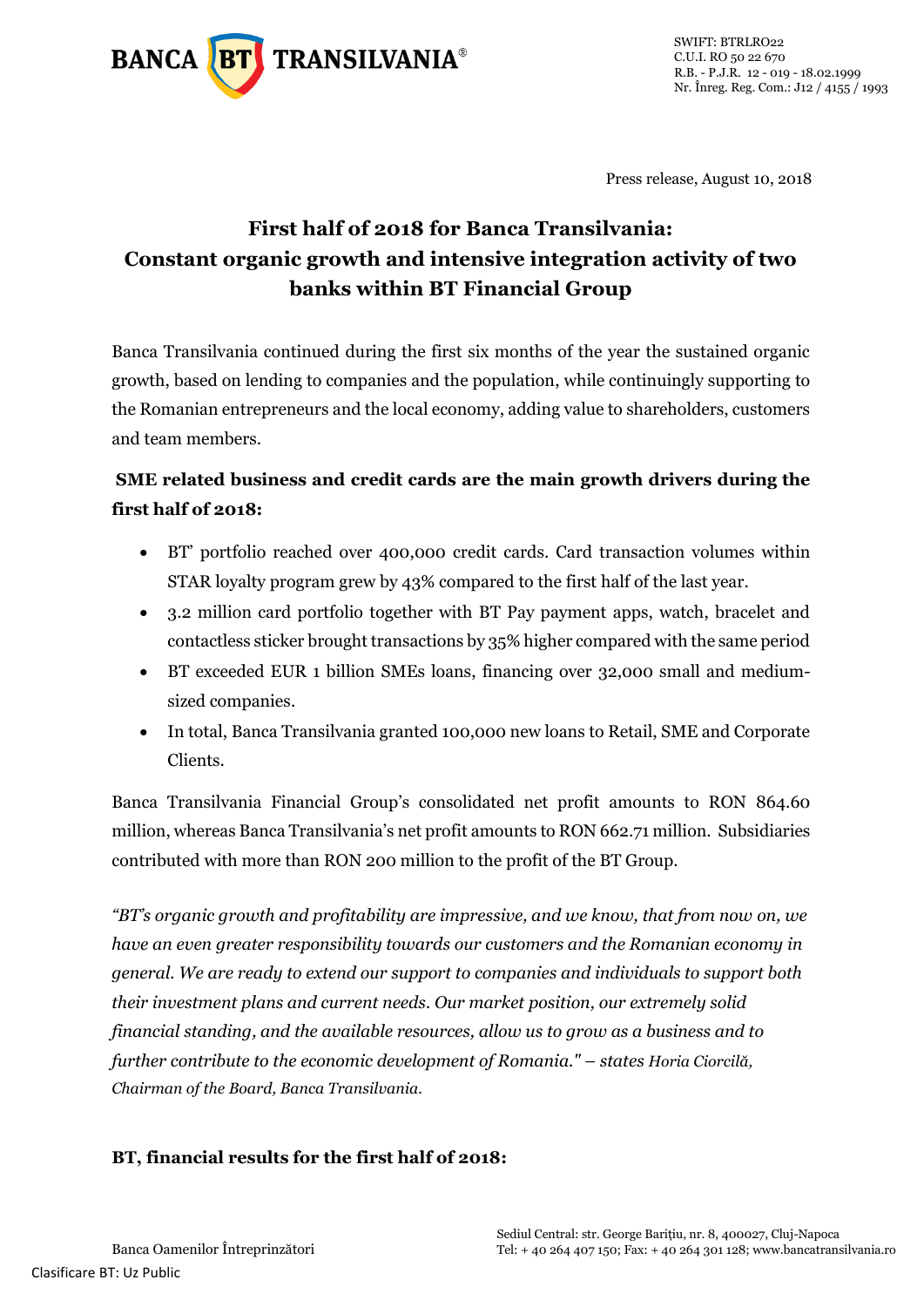

- The Group's total assets amounted to RON 75.3 billion, of which the bank counts for RON 62.9 billion, net loans representing 50% of the Group's assets;
- BT Group granted loans in Romania in amount of RON 37.89 billion of which Banca Transilvania counts RON 31.35 billion; the stand alone outstanding loans grew by 4.8% compared to December 2017.
- BT's Group customers deposits reached RON 61.48 billion, whereas retail deposits amounted to RON 40.09 million and companies' deposits was RON 21.39 million.
- BT loan/deposit ratio at the end of H1, 2018 was 66%
- The Bank's operating efficiency is maintained at a comfortable level of 49.7%, despite significant integration financial efforts both in Romania and Republic of Moldova.

The operating income is based on consistent growth of transaction volumes bringing benefits to our customers as well by lower transaction base cost.

## **Technologies and digital**

- Over 650,000 people were reached, during the first six months of the year, via **[Întreb](http://intreb.bancatransilvania.ro/)  [BT](http://intreb.bancatransilvania.ro/)** financial education platform. The site contains almost 1,000 questions and answers about services, products and banking operations.
- **The robot [Livia](https://www.bancatransilvania.ro/livia-bt/) de la BT** offered during the period January June 2018 over 250,000 answers/month, via Facebook Messenger and Skype, covering topics related to accounts, products and services of Banca Transilvania. Recently, BT has launched **the robot [Raul](https://www.bancatransilvania.ro/raul-bt/)**, to communicate with the entrepreneurs.
- **BT launched [Creditul Online](https://www.bancatransilvania.ro/credit-online/)**, making another step forward to the digitalization of the relationship with its customers. Lending steps are simplified compared to a classic lending process, applications being received on the bank's website and answers being provided also on line. This is followed by a meeting with the bank representatives for signing the documents. During the period April-June 2018 over 3,700 applications were approved.
- [BT Pay,](https://www.bancatransilvania.ro/wallet-bt-pay/) retailers' contactless payment and money transfer application via phone, launched at the beginning of 2018 has been downloaded by more than 170,000 clients. BT Pay is the first wallet application in Romania.
- Banca Transilvania has a network of 43,000 POSs and almost 1,800 ATMs (BT Express Plus multi-functional ATMs and BT Express ATMs).
- Facebook is one of the main BT's communication and financial education channels. **Banca Transilvania has the largest Facebook community among the Romanian banks, with 500,000 followers.**

### **Other financial information:**

Non-performing exposures according to EBA definition, amount 5.58% as at June 30, 2018.